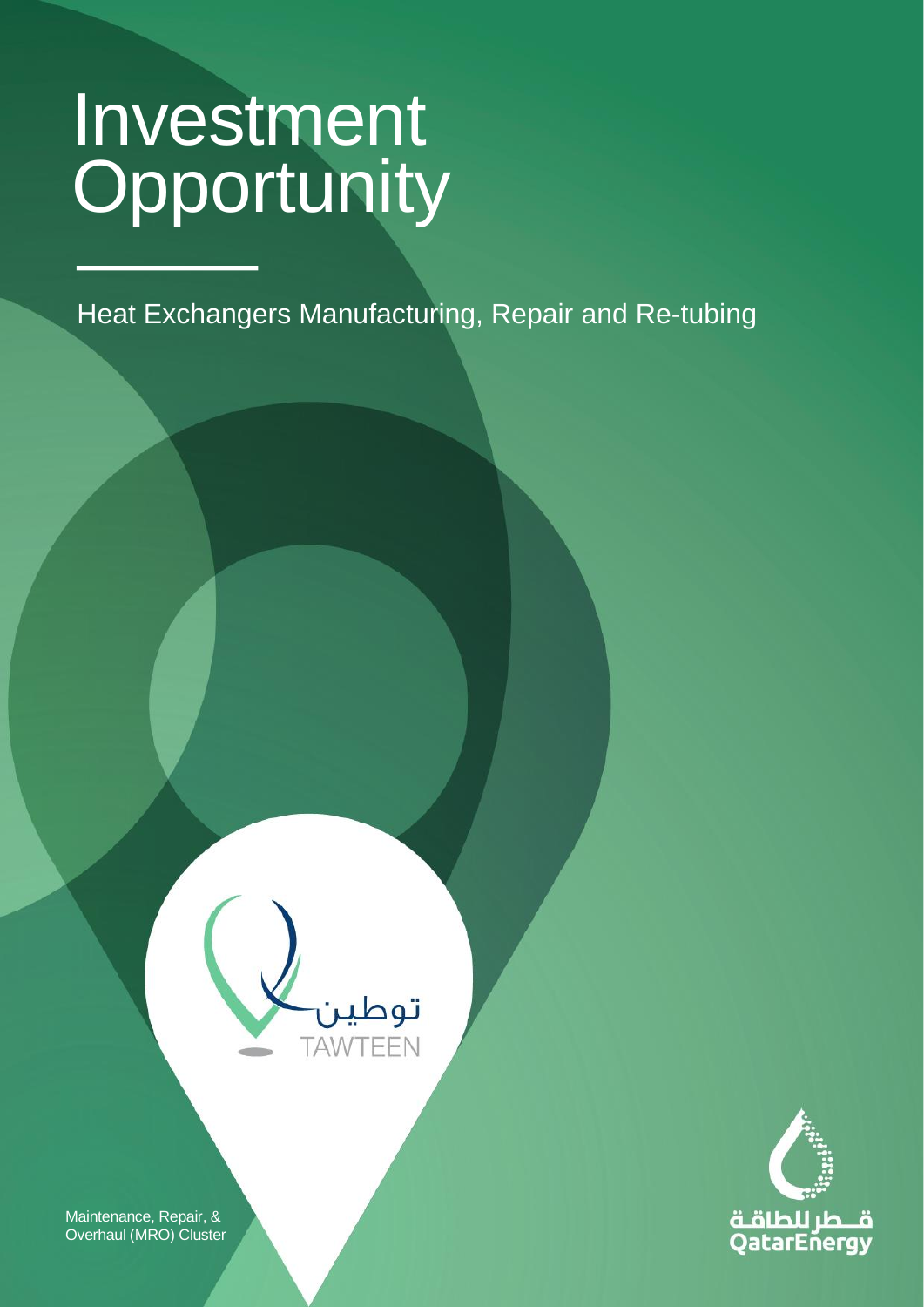# **Executive Summary**

Tawteen's Maintenance, Repair and Overhaul Cluster covers the workshops and services required in support of the maintenance of the Qatari energy sector's operational assets. This Tawteen eBrochure presents the opportunity for Investors to establish a local business in providing Heat Exchangers Manufacturing, Repair and Re-tubing in Qatar.

An industrial heat exchanger is a device that is specially designed for heat transfer between different media. One medium is process fluid, and the other is a heat-absorbing coolant comprised of chilled liquid or gas. This opportunity aims to localize the manufacturing and the services related to Heat Exchangers.

The production of raw materials is not expected to be produced in Qatar.

Tawteen's participating oil and gas operators estimate ~ QAR 20M per annum to be spent on Heat Exchangers Manufacturing, Repair and Retubing in Qatar in the coming 07 years.

To support the investment for this opportunity, there will be a Request for Proposal (RfP) from the Leading Contracting Entity QAPCO to support the establishment of a local supplier where QAR05 –07 millions will be committed for 7 years. Every Investor shall be invited to submit a tender response, which shall be evaluated on a competitive basis. Furthermore, the Investors that gets awarded this opportunity will receive additional commitment from other Supporting Contracting Entities QatarEnergy and QAFCO through a single source approach.

In addition, Tawteen will provide various incentives in infrastructure and supplier development as support to establishment.

Tawteen will also be conducting briefing sessions that will be communicated in the future to fully align on the process of evaluation and expectations of this opportunity.

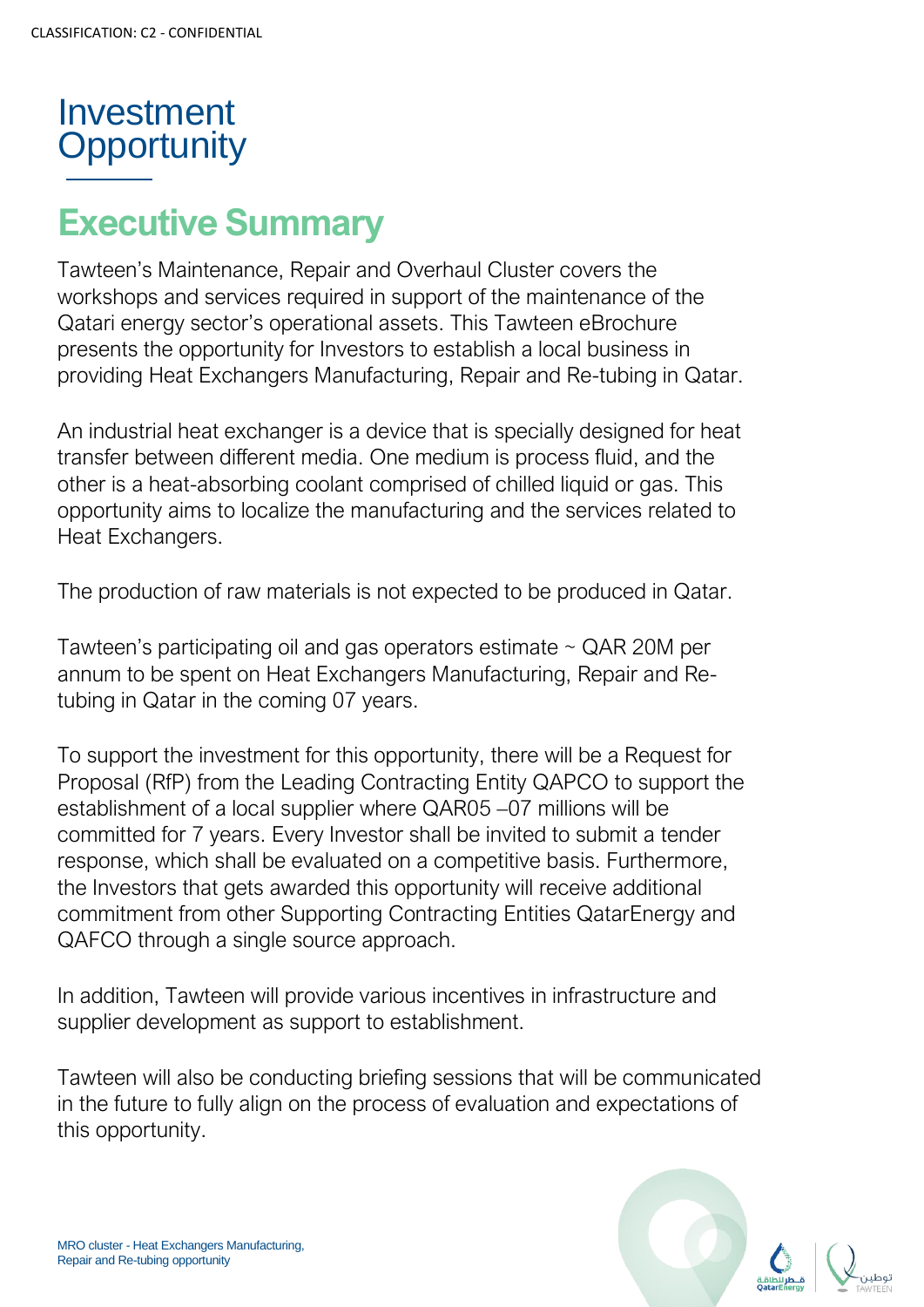# **Detailed Opportunity Description**

#### Heat Exchangers Manufacturing, Repair and Re-tubing

#### Aspiration

To establish a local company to manufacture, repair and Re-tubing of Heat Exchangers. The localization to include:

- Facility for Heat Exchangers manufacturing and related spare parts as per international standards
- Workforce of engineers, supervisors, and technicians to preform inspection, repairs, retubing and supporting services
- Maintenance. inspection/certification and testing equipment



#### Strategic Fit

- Creating new manufacturing capability
- Building a local know-how in this domain in line with the "Knowledge base economy" principle
- Expanding the retubing capabilities to cover the expanding market
- Reducing logistics burdens, lead time and costs
- Improving circular economy

#### Localization Opportunity

#### Scope







Leading Contracting Entity:  $\bigcup$  Supporting Contracting Entity:



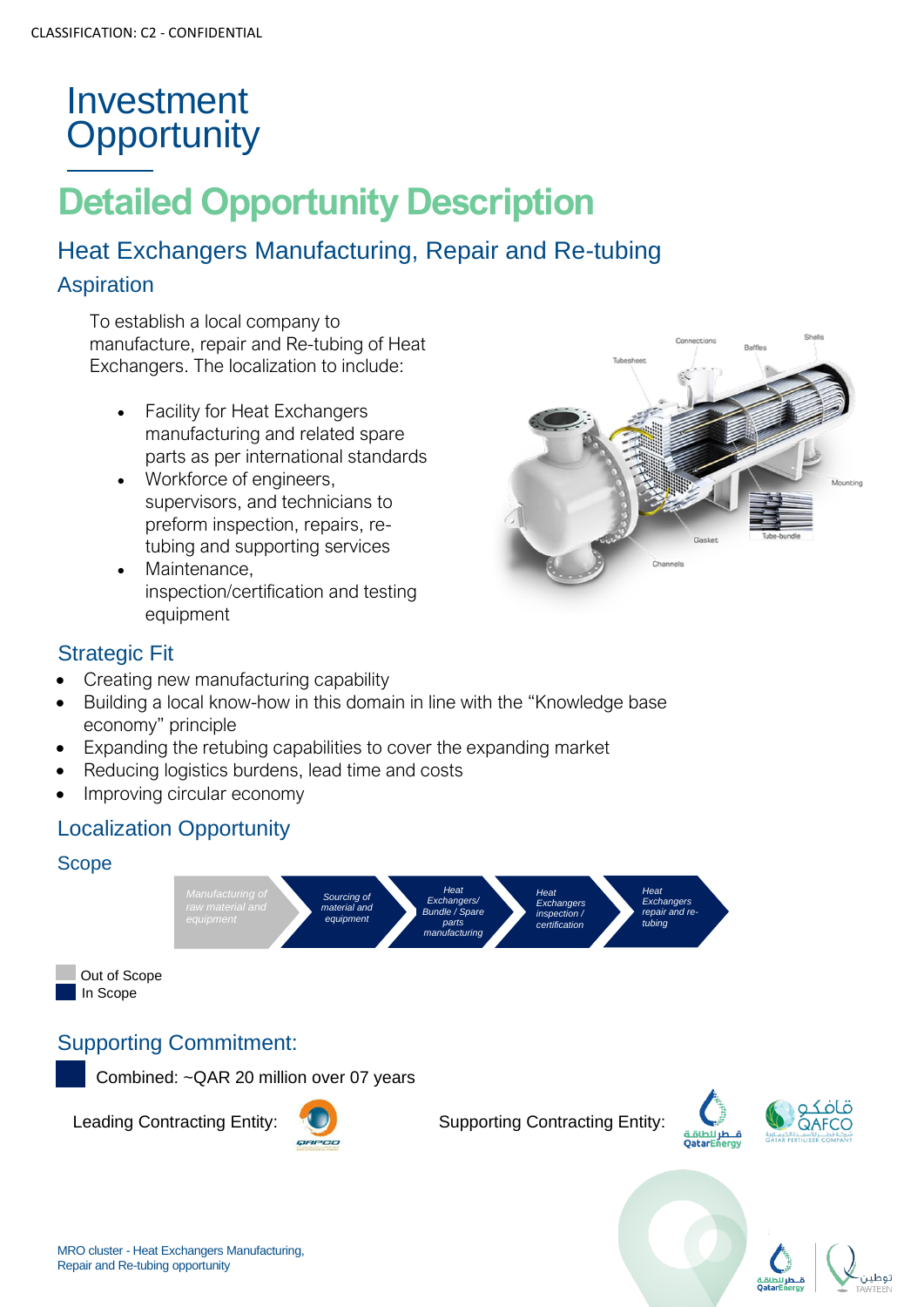## **RfP & Investor Pack Collection**

Interested investors can collect the RfP and Tawteen Investor Pack from QAPCO though the following steps:

- If you are a registered vendor in QAPCO then please download the RfP and Tawteen Investor Pack once released by 17 July 2022 through QatarEnergy website:
	- <https://qapco.com/procurement/active-tenders/>
- If you are not a registered vendor in QAPCO then please follow the vendor registration steps as mentioned in (pages:5,6,7) as soon as you collect your ebrochure to become eligible to participate once the RfP and Tawteen Investor Pack is released by 17 July 2022 through QatarEnergy website:
	- <https://qapco.com/procurement/new-supplier-registration/>
- If you are an interested entrepreneur that does not have an established company, please contact the subject Cluster Lead on the email mentioned below to coordinate receiving the RfP and Tawteen Investor Pack
	- MRO Cluster Lead: [MRO\\_tawteen@qatarenergy.qa](mailto:MRO_tawteen@qatarenergy.qa)